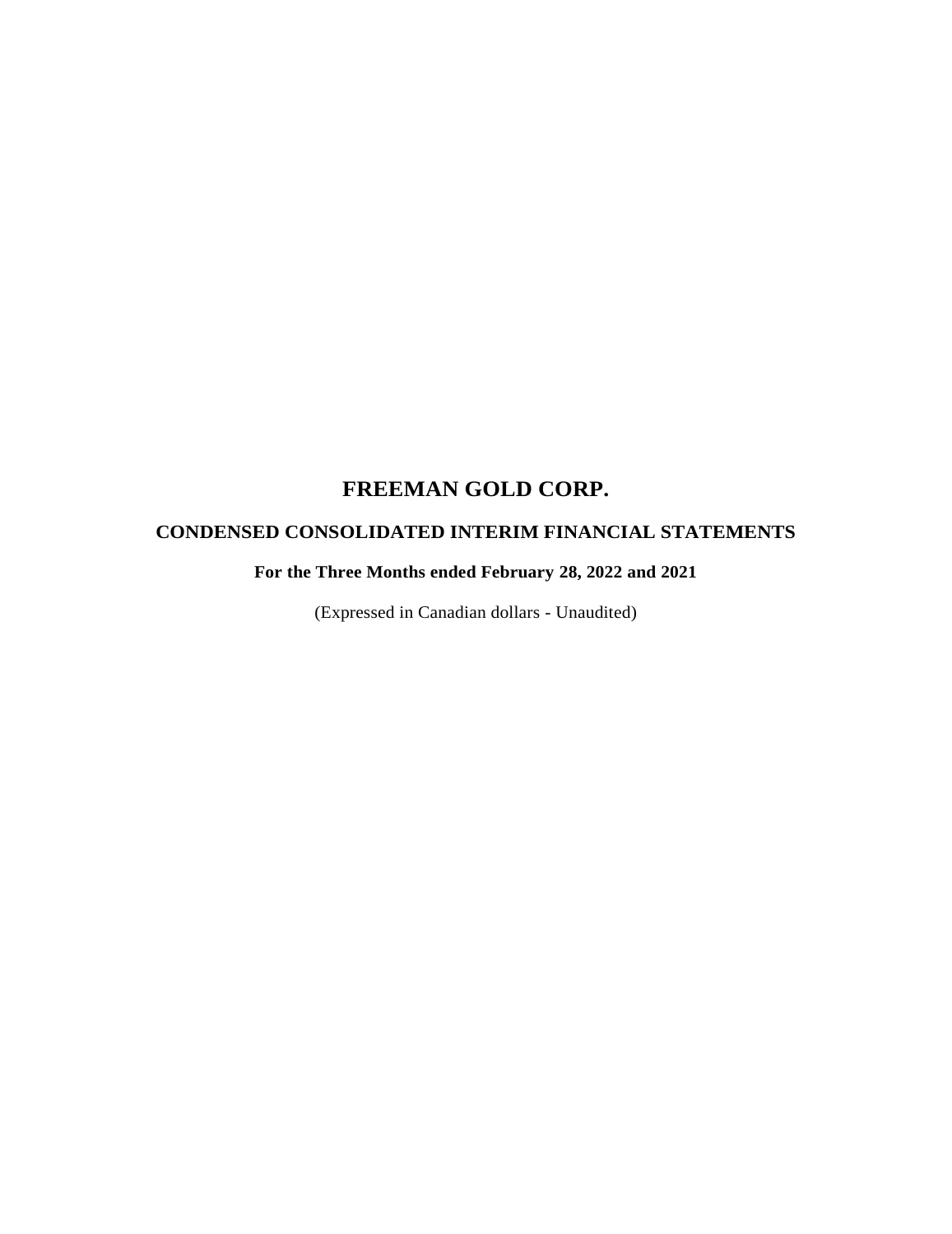### **FREEMAN GOLD CORP.**  CONDENSED CONSOLIDATED INTERIM STATEMENTS OF FINANCIAL POSITION (Expressed in Canadian dollars - Unaudited)

|                                                    |      | February 28, | November 30, |
|----------------------------------------------------|------|--------------|--------------|
|                                                    | Note | 2022<br>\$   | 2021<br>\$   |
| <b>ASSETS</b>                                      |      |              |              |
| <b>Current assets</b>                              |      |              |              |
| Cash                                               |      | 17,440,111   | 20,054,776   |
| GST receivable                                     |      | 57,421       | 39,515       |
| Prepaid expenses and deposits                      | 3    | 120,898      | 69,442       |
| <b>Total current assets</b>                        |      | 17,618,430   | 20, 163, 733 |
| <b>Non-current assets</b>                          |      |              |              |
| Advances for exploration and evaluation activities |      | 396,949      | 77,005       |
| Property, plant and equipment                      | 4    | 138,378      | 160,325      |
| Exploration and evaluation assets                  | 5    | 12,384,857   | 10,928,002   |
|                                                    |      | 12,920,184   | 11,165,332   |
| <b>TOTAL ASSETS</b>                                |      | 30,538,614   | 31,329,065   |
| <b>LIABILITIES AND SHAREHOLDERS' EQUITY</b>        |      |              |              |
| <b>Current liabilities</b>                         |      |              |              |
| Accounts payable and accrued liabilities           | 6,7  | 517,896      | 405,072      |
| Warrant liabilities                                | 8    | 4,848,315    | 4,848,315    |
| Total current liabilities                          |      | 5,366,211    | 5,253,387    |
| <b>SHAREHOLDERS' EQUITY</b>                        |      |              |              |
| Share capital                                      | 8    | 35,612,684   | 35,612,684   |
| Reserves                                           | 8    | 5,519,639    | 4,369,480    |
| Deficit                                            |      | (15,959,920) | (13,906,486) |
|                                                    |      |              |              |
| <b>Total Shareholders' Equity</b>                  |      | 25,172,403   | 26,075,678   |
| TOTAL LIABILITIES AND SHAREHOLDERS' EQUITY         |      | 30,538,614   | 31,329,065   |

### **Approved by the Board of Directors on April 20, 2022:**

| "Simon Marcotte"         | "Victor Cantore"         |
|--------------------------|--------------------------|
| Simon Marcotte, Director | Victor Cantore, Director |

The accompanying notes are an integral part of these condensed consolidated interim financial statements.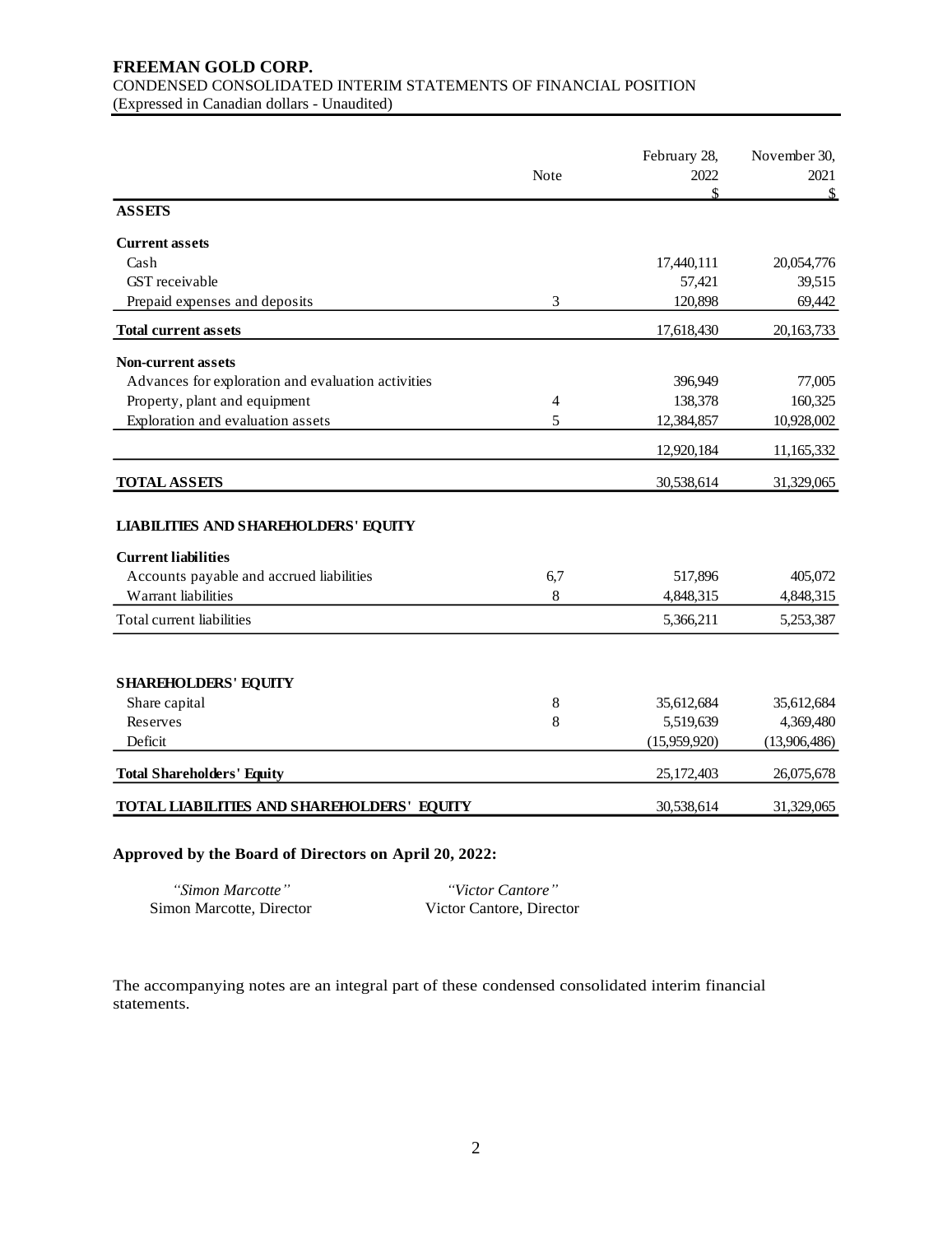# **FREEMAN GOLD CORP.**  CONDENSED CONSOLIDATED INTERIM STATEMENTS OF INCOME (LOSS) AND COMPREHENSIVE INCOME (LOSS)

(Expressed in Canadian dollars, except number of shares - Unaudited)

|                                                      |     | Three months ended February 28, |             |  |
|------------------------------------------------------|-----|---------------------------------|-------------|--|
|                                                      |     | 2022                            | 2021        |  |
|                                                      |     | \$                              | \$          |  |
| <b>EXPENSES</b>                                      |     |                                 |             |  |
| Bank charges                                         |     | 1,265                           | 1,491       |  |
| Consulting                                           | 7   | 545,136                         | 216,455     |  |
| General and administrative                           |     | 55,392                          | 17,441      |  |
| Marketing fees                                       |     | 76,716                          | 687,608     |  |
| Professional fees                                    |     | 51,798                          | 45,023      |  |
| Regulatory and filing fees                           |     | 61,204                          | 19,676      |  |
| Share-based compensation                             | 7,8 | 1,150,159                       | 157,030     |  |
| Net loss before other items                          |     | (1,941,670)                     | (1,144,724) |  |
| <b>Other items</b>                                   |     |                                 |             |  |
| Foreign exchange                                     |     | (111,764)                       |             |  |
|                                                      |     | (111,764)                       |             |  |
| Net loss and comprehensive loss                      |     | (2,053,434)                     | (1,144,724) |  |
| Basic and diluted loss per common share              |     | (0.02)                          | (0.01)      |  |
| Weighted average number of common shares outstanding |     | 131,333,359                     | 81,423,272  |  |

The accompanying notes are an integral part of these condensed consolidated interim financial statements.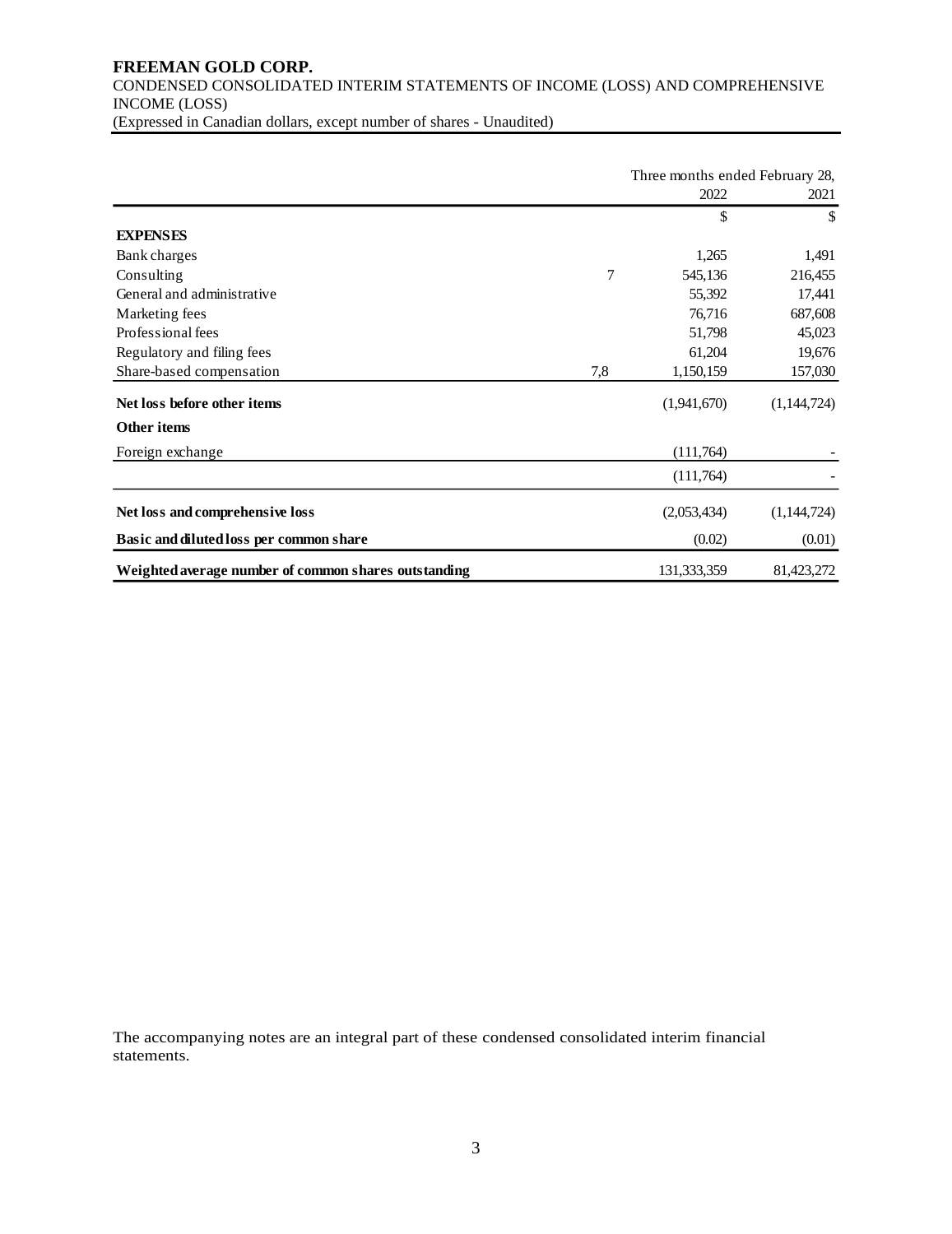# CONDENSED CONSOLIDATED INTERIM STATEMENTS OF CHANGES IN SHAREHOLDERS' EQUITY

(Expressed in Canadian dollars, except number of shares - Unaudited)

|                                                                          |      | Share Capital                   |            |            |                |                                  |
|--------------------------------------------------------------------------|------|---------------------------------|------------|------------|----------------|----------------------------------|
|                                                                          | Note | Number of shares<br>outstanding | Amount     | Reserves   | Deficit        | Total<br>shareholders'<br>equity |
|                                                                          |      |                                 |            |            | \$             |                                  |
| Balance at November 30, 2020                                             |      | 81,400,454                      | 21,384,559 | 3,168,691  | (11, 284, 752) | 13,268,498                       |
| Exercise of warrants                                                     |      | 52,716                          | 36,672     | (12, 314)  |                | 24,358                           |
| Share issuance costs                                                     |      |                                 | (2,145)    |            |                | (2,145)                          |
| Share-based compensation                                                 |      |                                 |            | 157,030    |                | 157,030                          |
| Net loss for the period                                                  |      |                                 |            |            | (1,144,724)    | (1,144,724)                      |
| Balance at February 28, 2021                                             |      | 81,453,170                      | 21,419,086 | 3,313,407  | (12, 429, 476) | 12,303,017                       |
| Issuance of common shares and warrants pursuant to private<br>placements |      | 49,799,309                      | 13,902,072 | 1,277,444  |                | 15,179,516                       |
| Share is suance costs                                                    |      |                                 | (197, 837) |            |                | (197, 837)                       |
| Exercise of warrants                                                     |      | 80,880                          | 36,081     | (27,993)   |                | 8,088                            |
| Share-based compensation                                                 |      |                                 |            | 1,128,000  |                | 1,128,000                        |
| Cancellation of options                                                  |      |                                 |            | (868,096)  | 868,096        |                                  |
| Expiry of warrants                                                       |      |                                 | 453,282    | (453, 282) |                |                                  |
| Net loss for the period                                                  |      |                                 |            |            | (2,345,106)    | (2,345,106)                      |
| Balance at November 30, 2021                                             |      | 131,333,359                     | 35,612,684 | 4,369,480  | (13,906,486)   | 26,075,678                       |
| Share-based compensation                                                 | 8    |                                 |            | 1,150,159  |                | 1,150,159                        |
| Net loss for the period                                                  |      |                                 |            |            | (2,053,434)    | (2,053,434)                      |
| <b>Balance at February 28, 2022</b>                                      |      | 131,333,359                     | 35,612,684 | 5,519,639  | (15,959,920)   | 25, 172, 403                     |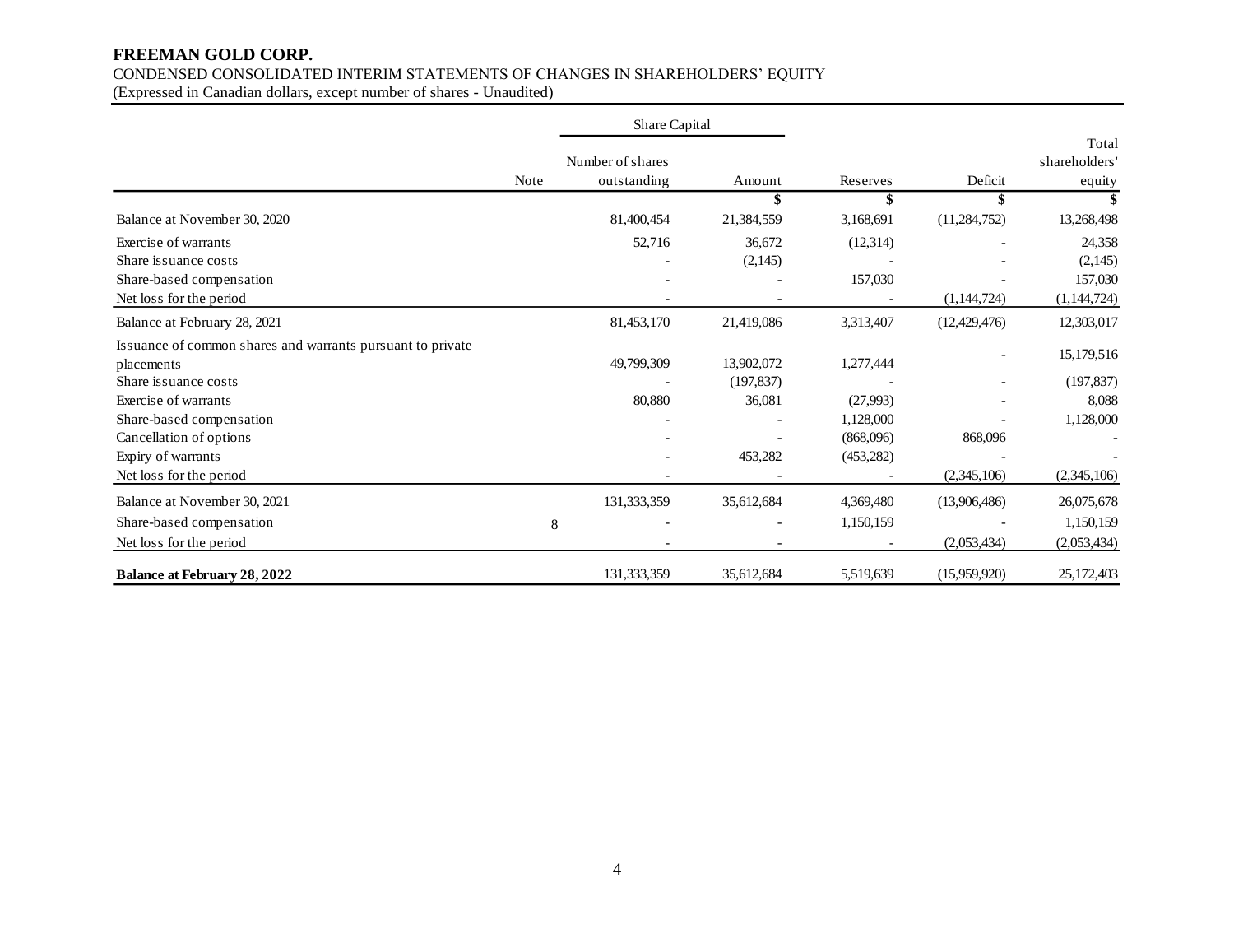CONDENSED CONSOLIDATED INTERIM STATEMENTS OF CASH FLOWS (Expressed in Canadian dollars, unless otherwise noted - Unaudited)

|                                                                      | Three months ended February 28, |              |
|----------------------------------------------------------------------|---------------------------------|--------------|
|                                                                      | 2022                            | 2021         |
|                                                                      | \$                              | $\mathbb{S}$ |
| <b>CASH FLOWS FROM OPERATING ACTIVITIES</b>                          |                                 |              |
| Income (loss) for the period                                         | (2,053,434)                     | (1,144,724)  |
| Items not affecting cash:                                            |                                 |              |
| Share-based compensation                                             | 1,150,159                       | 157,030      |
| Unrealized foreign exchange                                          | 113,325                         |              |
| Changes in non-cash working capital items:                           |                                 |              |
| Receivables                                                          | (17,906)                        | (33,074)     |
| Prepaid expenses                                                     | (51, 456)                       | 42,540       |
| Accounts payable and accrued liabilities                             | (17,697)                        | (624, 595)   |
| Cash used in operating activities                                    | (877,009)                       | (1,602,823)  |
| <b>CASH FLOWS FROM INVESTING ACTIVITIES</b>                          |                                 |              |
| Advances for exploration and evaluation activities                   | (319,944)                       | (12,752)     |
| Expenditures for exploration and evaluation assets                   | (1,304,387)                     | (519, 466)   |
| Cash used in investing activities                                    | (1,624,331)                     | (532, 218)   |
| <b>CASH FLOWS FROM FINANCING ACTIVITIES</b>                          |                                 |              |
| Share issuance costs                                                 |                                 | (2,145)      |
| Proceeds from exercise of warrants                                   |                                 | 24,358       |
| Cash provided by financing activities                                |                                 | 22,213       |
|                                                                      |                                 |              |
| Change in cash during the period                                     | (2,501,340)                     | (2,112,828)  |
| Effect of exchange rate changes on cash                              | (113,325)                       |              |
| Cash, beginning of period                                            | 20,054,776                      | 5,066,930    |
| Cash, end of period                                                  | 17,440,111                      | 2,954,102    |
| <b>Supplemental Cash Flow Information:</b>                           |                                 |              |
| Evaluation and exploration expenditures included in accounts payable | 363,923                         | 121,487      |
| Depreciation of property, plant and equipment included in            |                                 |              |
| exploration and evaluation expenditures                              | 21,947                          |              |

The accompanying notes are an integral part of these condensed consolidated interim financial statements.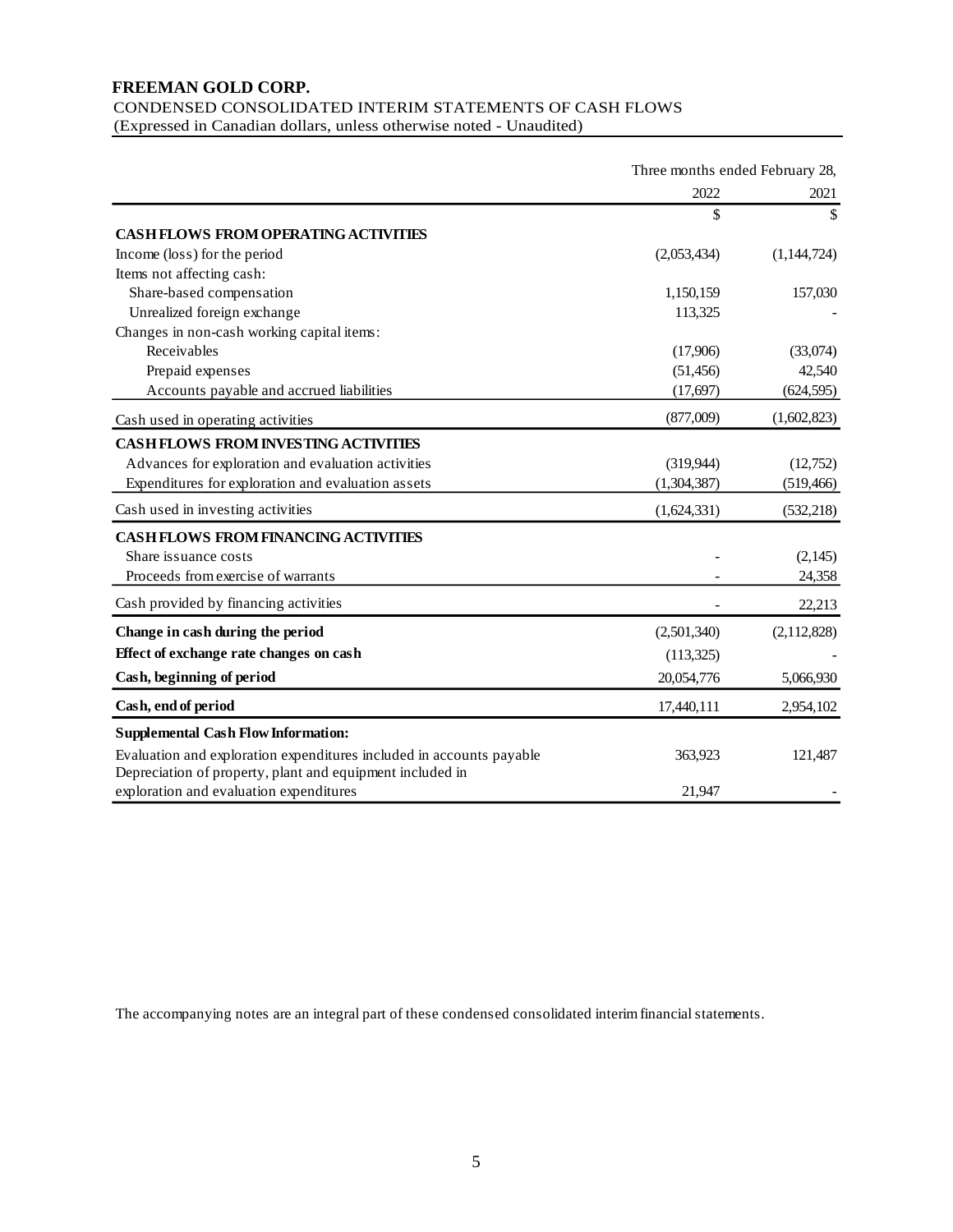### **1. NATURE OF OPERATIONS AND GOING CONCERN UNCERTAINTY**

Freeman Gold Corp. (the "Company") was incorporated in the Province of British Columbia on October 24, 2018, under the Business Corporations Act of British Columbia. The Company is in the business of exploring and evaluating mineral assets. The Company's registered office is Suite 1500 – 1055 W. Georgia Street, Vancouver BC V6E 4N7 and its business office is located at 1570 – 505 Burrard Street, Vancouver, BC V7X 1M5. The Company's shares are listed on the TSX Venture Exchange ("TSXV") under the symbol "FMAN".

On April 16, 2020, (the "Closing Date"), the Company completed a share exchange transaction (the "RTO") with 1132144 B.C. Ltd. ("113BC"), the parent company of Lower 48 Resources Inc. ("Lower 48 BC") and Lower 48 Resources (Idaho) LLC ("Lower 48"), whereby the Company acquired all of the issued and outstanding common shares of 113BC through the issuance of 33,740,000 common shares of the Company, subject to escrow terms (see Note 10) to 113BC's shareholders. Additionally, the Company issued 3,500,000 common shares as finder fee shares to an arm's length finder that facilitated the RTO. Prior to the Closing Date, 14,257,770 common shares of the Company were outstanding. Following the Closing Date, 51,497,770 common shares of the Company were outstanding, with 66% of the Company's shares held by shareholders of 113BC.

Management determined that the RTO transaction constituted a reverse acquisition for accounting purposes whereby 113BC acquired the Company. For accounting purposes, 113BC is treated as the accounting acquirer (legal subsidiary), and the Company is treated as the accounting acquiree (legal parent) in these consolidated financial statements. As 113BC was deemed to be the acquirer for accounting purposes, its assets, liabilities, and operations since incorporation are included in these financial statements at their historical carrying values. The Company's results of operations are included from the Closing Date. The comparative figures are those of 113BC prior to the reverse acquisition.

At February 28, 2022, the Company had cash totalling \$17,440,111. As a result, the Company believes that it has adequate cashflow to meet obligations and carry out planned activities for the next twelve months.

On March 11, 2020, the World Health Organization declared the global outbreak of a novel coronavirus identified as "COVID-19" a global pandemic. To combat the spread of COVID-19, governments worldwide have enacted emergency measures including travel bans, legally enforced or self-imposed quarantine periods, social distancing and business and organization closures. These measures have caused material disruptions to businesses, governments and other organizations resulting in an economic slowdown and increased volatility in national and global equity and commodity markets. Central banks and governments, including Canadian federal and provincial governments, have reacted with significant monetary and fiscal interventions designed to stabilize economic conditions. The duration and impact of the COVID-19 outbreak is unknown currently, as is the efficacy of any interventions. It is not possible to reliably estimate the length and severity of these developments and the impact on the financial results and condition of the Company and its operations in future periods.

The Company's business financial condition and results of operations may be further negatively affected by economic and other consequences from Russia's military action against Ukraine and the sanctions imposed in response to that action in late February 2022. While the Company expects any direct impacts of the pandemic and the war in the Ukraine to the business to be limited, the indirect impacts on the economy and on the mining industry and other industries in general could negatively affect the business and may make it more difficult for it to raise equity or debt financing. There can be no assurance that the Company will not be impacted by adverse consequences that may be brought about on its business, results of operations, financial position and cash flows in the future.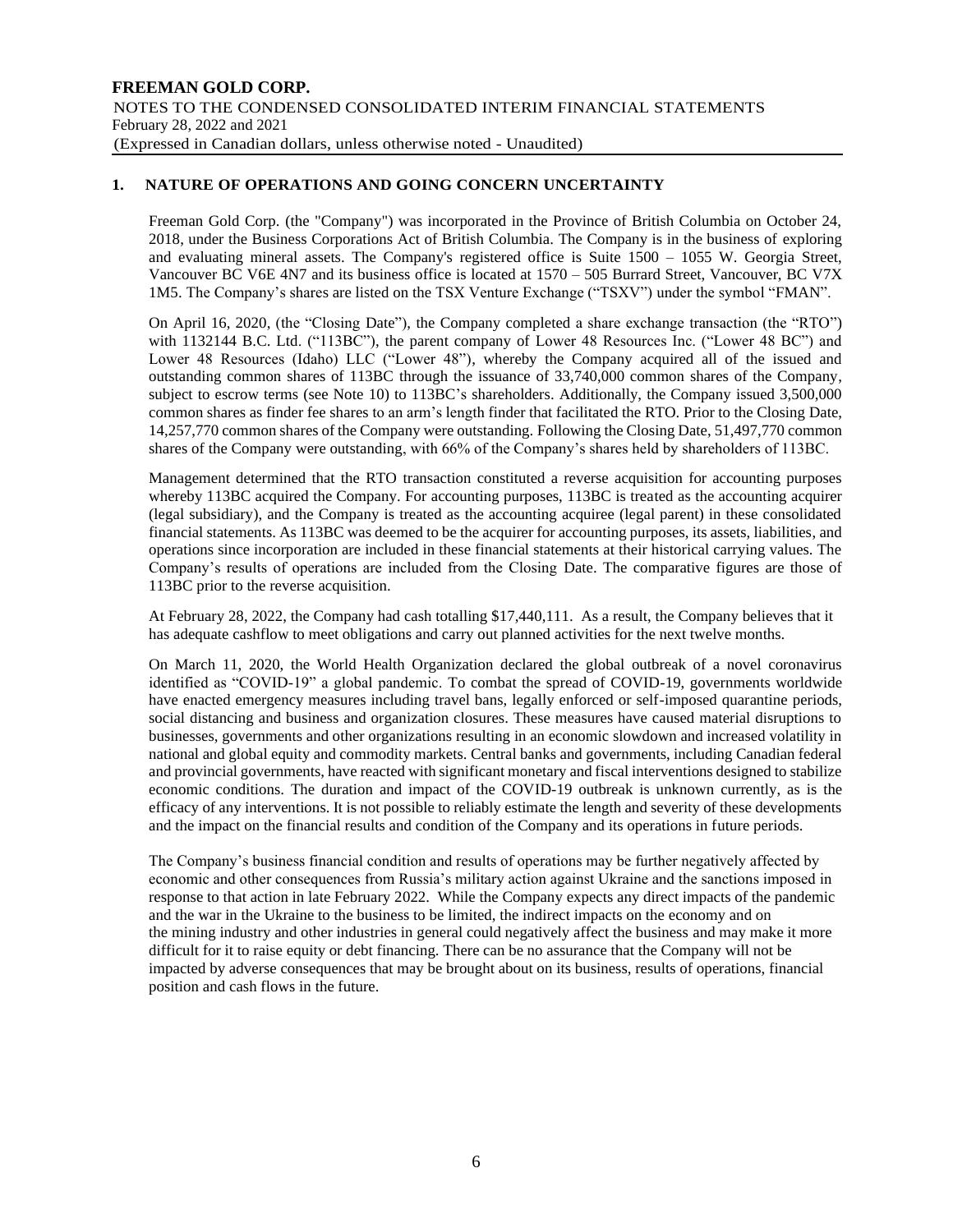NOTES TO THE CONDENSED CONSOLIDATED INTERIM FINANCIAL STATEMENTS February 28, 2022 and 2021

(Expressed in Canadian dollars, unless otherwise noted - Unaudited)

### **2. BASIS OF PRESENTATION**

### **a) Statement of compliance**

These condensed consolidated interim financial statements have been prepared in accordance with *International Accounting Standard 34 - Interim Financial Reporting* using accounting policies consistent with International Financial Reporting Standards ("IFRS") as issued by the International Accounting Standards Board. As such, these condensed consolidated interim financial statements do not contain all the disclosures required by IFRS for annual financial statements and should be read in conjunction with the Company's audited annual consolidated financial statements for the years ended November 30, 2021, and 2020.

The accounting policies applied in these condensed consolidated interim financial statements are the same as those applied in the most recent audited annual financial statements and were consistently applied to all periods presented.

These condensed consolidated interim financial statements were approved by the Board of Directors and authorized for issue on April 20, 2022.

### **b) Basis of presentation**

These condensed consolidated interim financial statements have been prepared using the historical cost basis, except for certain financial assets and liabilities which are measured at fair value, as specified by IFRS for each type of asset, liability, income and expense as set out in the accounting policies below.

### **c) Functional and presentation currency**

The presentation and functional currency of the Company and its subsidiaries is considered to be the Canadian dollar. Transactions in currencies other than the Canadian dollar are recorded at the rates of exchange prevailing on the dates of transactions. At the end of each reporting period, monetary assets and liabilities that are denominated in foreign currencies are translated at the rates prevailing at that date. Non-monetary items that are measured in terms of historical cost in a foreign currency are not retranslated.

#### **d) Basis of consolidation**

These condensed consolidated interim financial statements include the accounts of the Company, and its wholly owned subsidiaries including Lodge Minerals Inc., 113BC, Lower 48 BC and Lower 48 (see Note 1). Control exists where the parent entity has power over the investee and is exposed, or has rights, to variable returns from its involvement with the investee and has the ability to affect those returns through its power over the investee. Subsidiaries are included in the financial statements from the date control commences until the date control ceases. All inter-company balances, transactions, revenues and expenses have been eliminated on consolidation.

#### **e) Significant accounting estimates and judgments**

The preparation of these condensed consolidated interim financial statements requires management to make certain estimates, judgments and assumptions that affect the reported amounts of assets and liabilities at the date of the financial statements and reported amounts of expenses during the reporting period. Actual outcomes could differ from these estimates.

These condensed consolidated interim financial statements include estimates which, by their nature, are uncertain. The impacts of such estimates are pervasive throughout the financial statements and may require accounting adjustments based on future occurrences. Revisions to accounting estimates are recognized in the period in which the estimate is revised and in future periods if the revision affects both current and future periods. These estimates are based on historical experience, current and future economic conditions and other factors, including expectations of future events that are believed to be reasonable under the circumstances. Significant assumptions about the future and other sources of estimation uncertainty that management has made at year end that could result in a material adjustment to the carrying amounts of assets and liabilities, in the event that actual results differ from assumptions made, relate to the following: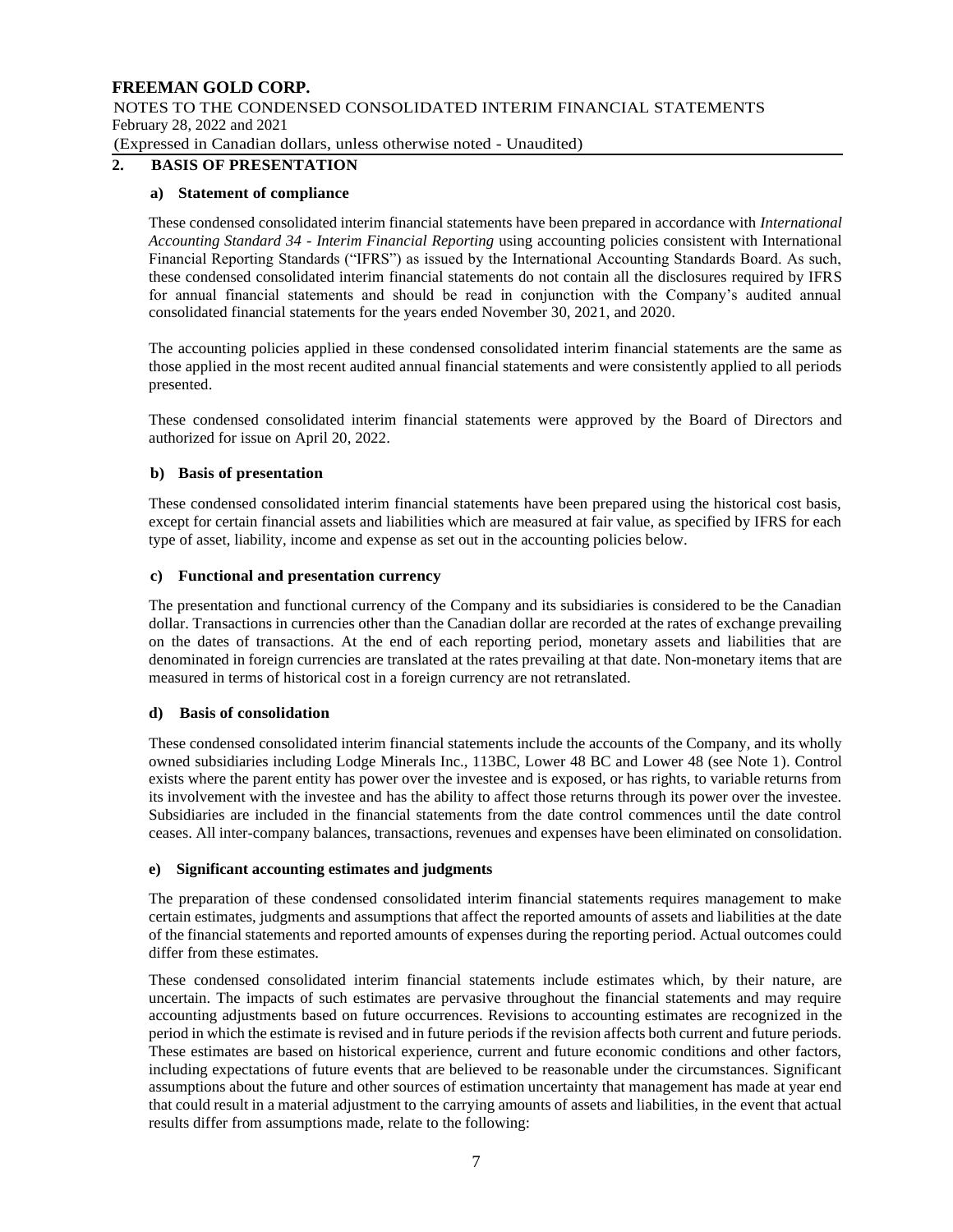### **2. BASIS OF PRESENTATION (Continued)**

### **e) Significant accounting estimates and judgments (continued)**

### (i) Critical accounting estimates

### Valuation of options and warrants

The fair value of common share purchase options and warrants granted is determined at the issue date using the Black-Scholes pricing model. The fair value of common shares issued for finders' fees are based on the closing price on the date of the transaction to which these fees pertain.

### Current and deferred taxes

The determination of tax expense for the period and deferred tax assets and liabilities involves significant estimation and judgment by management. In determining these amounts, management interprets tax legislation in a variety of jurisdictions and make estimates of the expected timing of the reversal of deferred tax assets and liabilities. Management also makes estimates of future earnings which affect the extent to which potential future tax benefits may be used. The Company is subject to assessments by various taxation authorities, which may interpret legislation differently. These differences may affect the final amount or the timing of the payment of taxes. Management provides for such differences where known based on its best estimate of the probable outcome of these matters.

### (ii) Critical accounting judgments

### Assessment of transactions as asset acquisitions or business combinations

Management has had to apply judgment relating to the reverse takeover transaction between 113BC and the Company with respect to whether the acquisition was a business combination or an asset acquisition. Management applied a three-element process to determine whether a business or an asset was purchased, considering inputs, processes and outputs of each acquisition in order to reach a conclusion.

#### Going Concern

Presentation of the condensed consolidated interim financial statements as a going concern assumes that the Company will continue in operation for the foreseeable future, obtain additional financing as required, and will be able to realize its assets and discharge its liabilities in the normal course of operations as they come due.

### Functional Currency

In concluding that the Canadian dollar is the functional currency of the parent and its subsidiary company, management considered the currency that mainly influences the cost of providing goods and services in each jurisdiction in which the Company operates. As no single currency was clearly dominant the Company also considered secondary indicators including the currency in which funds from financing activities are denominated and the currency in which funds are retained.

#### Impairment of exploration and evaluation assets

Management is required to assess impairment in respect to the Company's intangible mineral property interests. The triggering events are defined in IFRS 6. In making the assessment, management is required to make judgments on the status of each project and the future plans towards finding commercial reserves.

#### **f) Accounting standards and interpretations issued but not yet adopted**

The Company has reviewed new and revised accounting pronouncements that have been issued but are not yet effective. The Company has not early adopted any of these standards and is currently evaluating the impact, if any, that these standards might have on its financial statements. Other accounting standards or amendments to existing accounting standards that have been issued but have future effective dates are either not applicable or are not expected to have a significant impact on the Company's financial statements.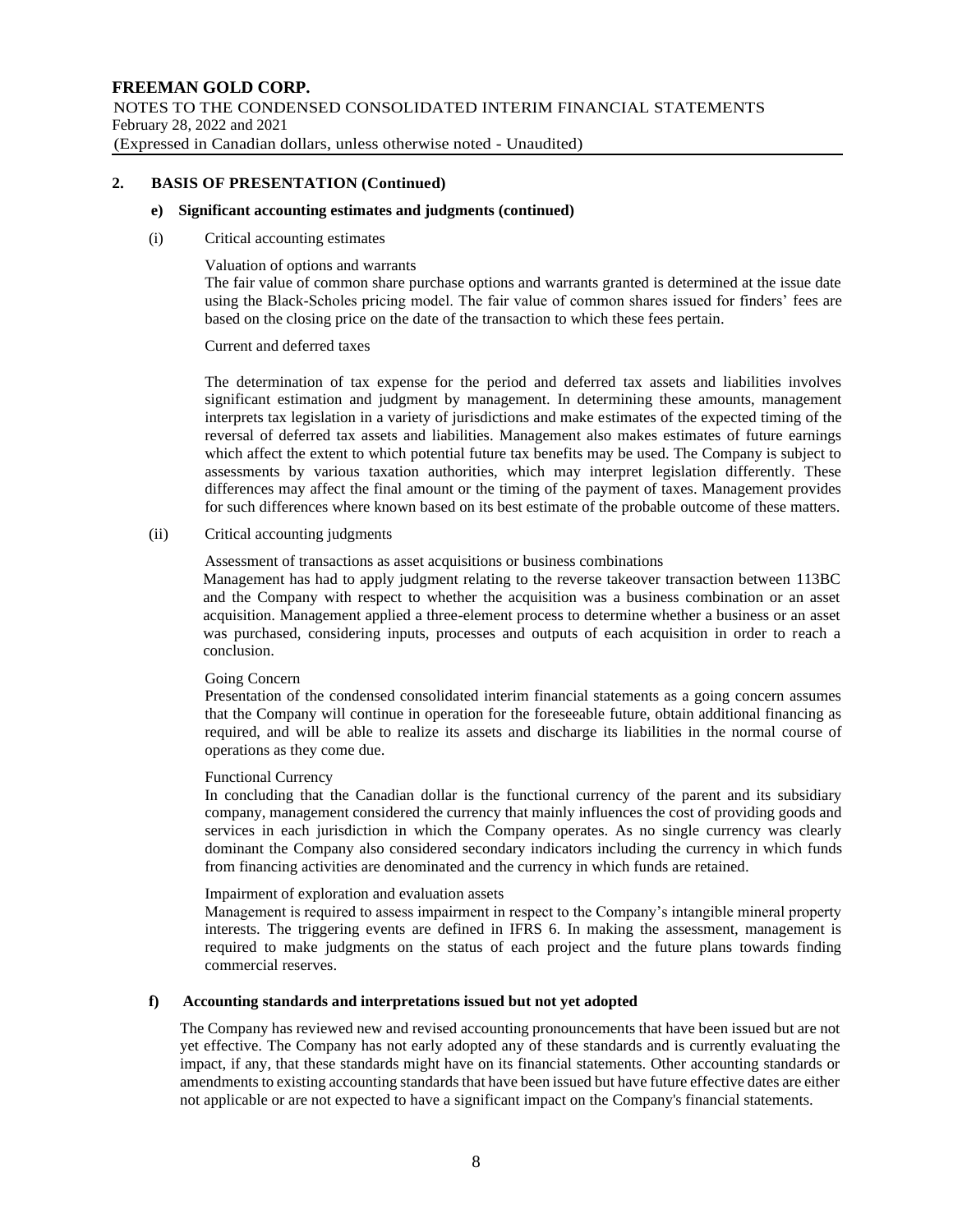### **3. PREPAID EXPENSES AND DEPOSITS**

|                                     | February 28, | November 30, |
|-------------------------------------|--------------|--------------|
|                                     | 2022         | 2021         |
|                                     | \$           | \$           |
| Marketing                           | 18,968       | 20,358       |
| Insurance                           | 21,400       | 31,275       |
| Regulatory and filing fees          | 61,231       | 5,866        |
| Legal                               | 9,160        |              |
| Rent                                | 2,500        | 2,500        |
| Software                            | 4,146        | 7,676        |
| Other                               | 3,493        | 1,767        |
| Total prepaid expenses and deposits | 120,898      | 69,442       |

### **4. PROPERTY, PLANT AND EQUIPMENT**

|                                                    | Equipment | Vehicles | Total   |
|----------------------------------------------------|-----------|----------|---------|
|                                                    | \$        | \$       | \$      |
| Cost                                               |           |          |         |
| Balance at February 28, 2022 and November 30, 2021 | 57.119    | 206,237  | 263,356 |
| Amortization                                       |           |          |         |
| Balance at November 30, 2021                       | 21.253    | 81,778   | 103,031 |
| Additions (Note 5)                                 | 4,760     | 17,187   | 21,947  |
| Balance at February 28, 2022                       | 26.013    | 98,965   | 124,978 |
| Net book value                                     |           |          |         |
| Balance at November 30, 2021                       | 35,866    | 124.459  | 160,325 |
| Balance at February 28, 2022                       | 31.106    | 107.272  | 138.378 |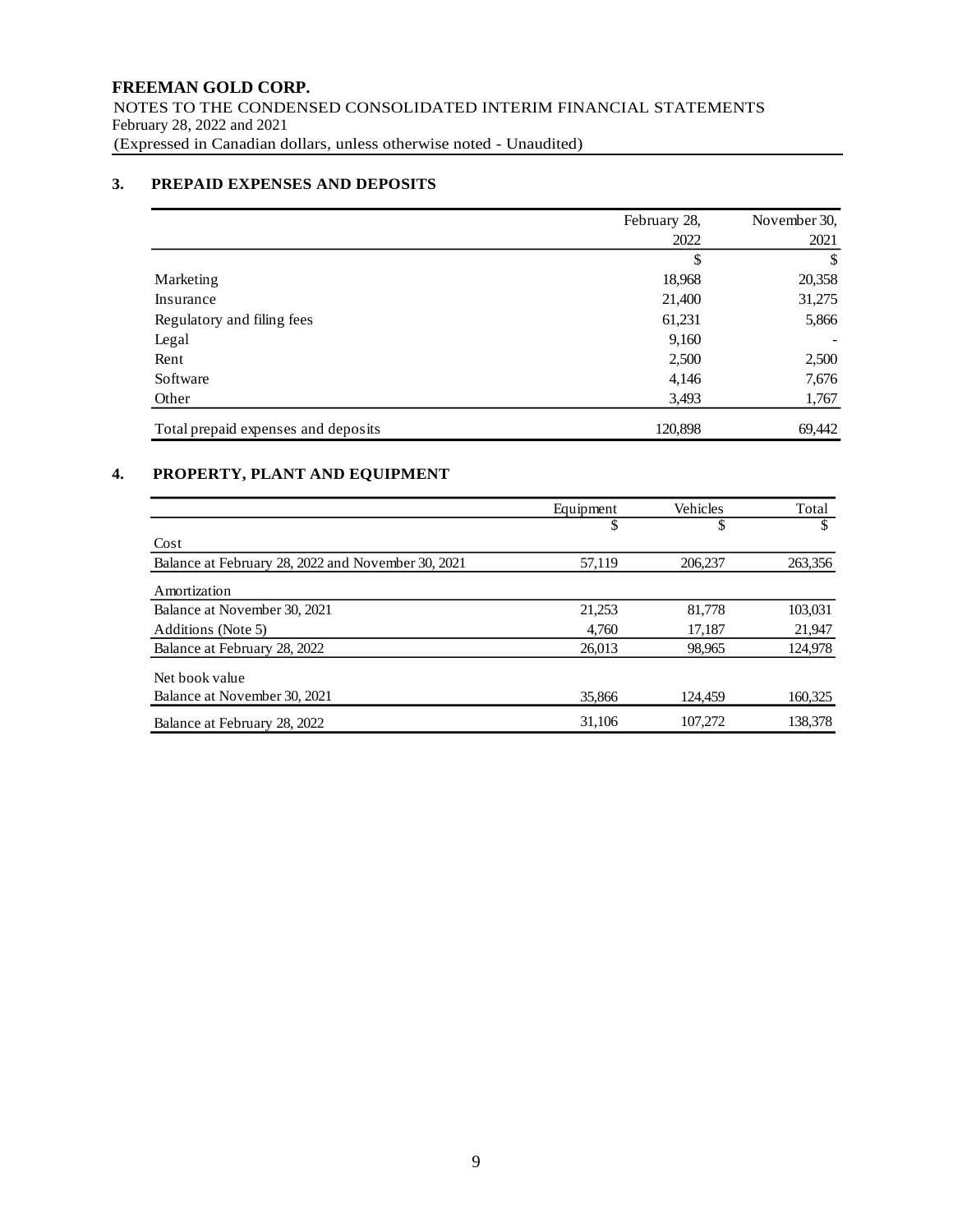### **5. EXPLORATION AND EVALUATION ASSETS**

The Company's exploration and evaluation assets for the period ended February 28, 2022 and year ended November 30, 2021 are as follows:

| Period ended February 28, 2022                  |            |
|-------------------------------------------------|------------|
|                                                 | \$         |
| Property acquisition costs                      |            |
| Balance at November 30, 2021                    | 5,519,808  |
| Additions                                       |            |
|                                                 | 5,519,808  |
| Exploration and evaluation costs                |            |
| Balance at November 30, 2021                    | 5,408,194  |
| Costs incurred during the period:               |            |
| Amortization of equipment and vehicles (Note 4) | 21,947     |
| Assaying and sampling                           | 59,842     |
| Camp and accommodations                         | 8,702      |
| Drilling                                        | 1,143,181  |
| Fees and taxes                                  | 700        |
| Geology                                         | 186,370    |
| Metallurgy                                      | 35,335     |
| Resource estimate                               | 778        |
|                                                 | 6,865,049  |
| Balance at February 28, 2022                    | 12,384,857 |
|                                                 |            |
| Year ended November 30, 2021                    |            |
|                                                 | \$         |
| Property acquisition costs                      |            |
| Balance at November 30, 2020                    | 5,260,586  |
| Additions                                       | 259,222    |
|                                                 | 5,519,808  |
| Exploration and evaluation costs                |            |
| Balance at November 30, 2020                    | 3,343,703  |
| Costs incurred during the year:                 |            |
| Amortization of equipment and vehicles          | 87,030     |
| Assaying and sampling                           | 517,726    |
| Archaeology                                     | 17,282     |
| Camp and accommodations                         | 16,670     |
| Drilling                                        | 386,969    |
| Fees and taxes                                  | 4,530      |
| Geology                                         | 860,352    |
| Metallurgy                                      | 159,663    |
| Resource estimate                               | 14,269     |
|                                                 | 5,408,194  |
| Balance at November 30, 2021                    | 10,928,002 |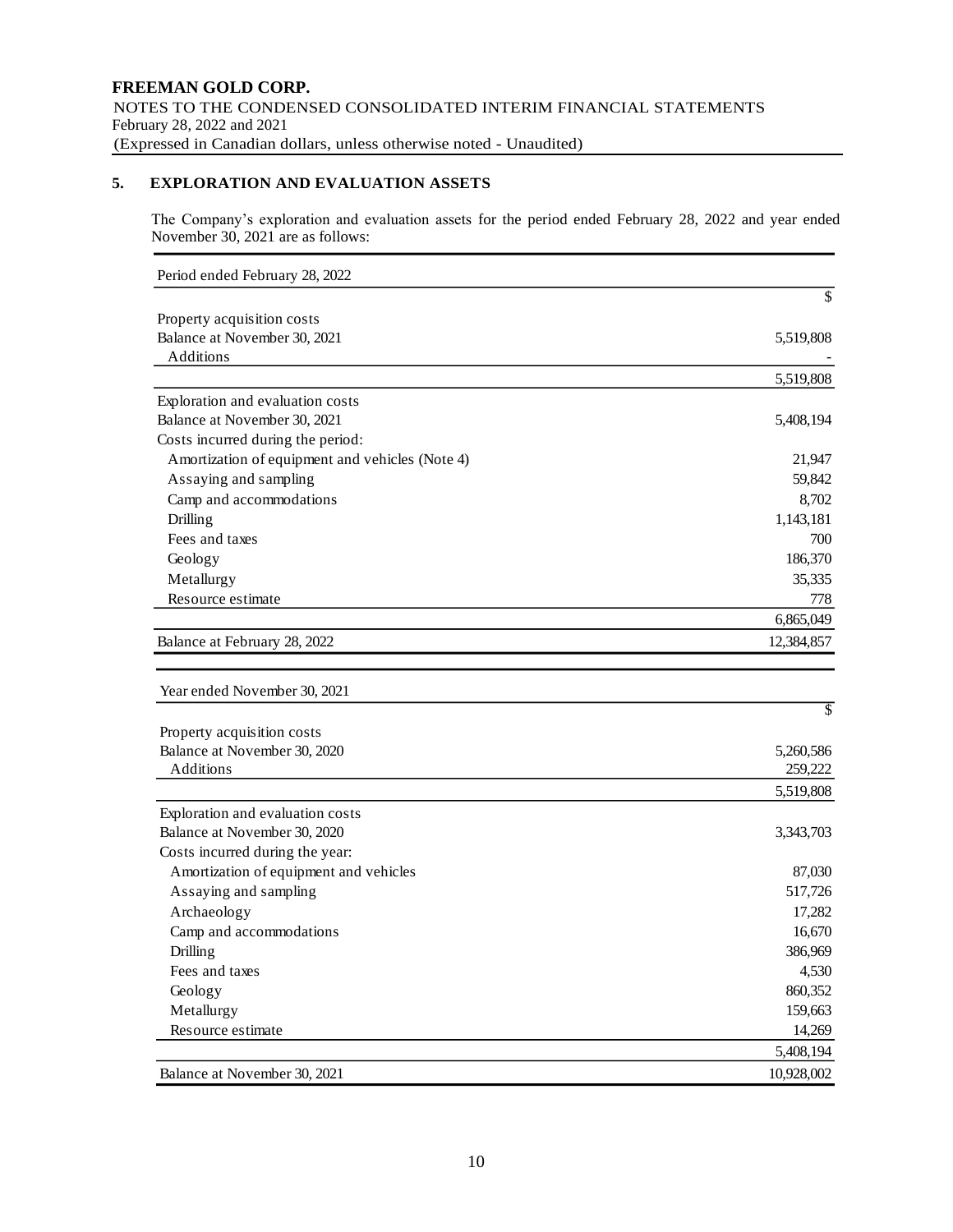### **5. EXPLORATION AND EVALUATION ASSETS (Continued)**

### **Lemhi Property**

On October 16, 2019, the Company entered into an option agreement to acquire 100% of the rights and interest in certain mining claims located in Lemhi County, Idaho for USD \$1,615,000. As at February 28, 2022, the Company has paid \$1,872,002 (USD \$1,615,000) to acquire the Lemhi Property.

 On August 19, 2019, the Company entered into an option agreement to acquire a 100% interest in an additional 46 unpatented mining claims located in Lemhi County, Idaho. In order to exercise the option, the Company is required to make the following payments:

- i) USD \$75,000 within 3 days of the effective date (paid \$101,475);
- ii) USD  $$50,000$  on or before the first anniversary of the effective date (paid  $-$  \$67,531);
- iii) USD \$50,000 on or before the second anniversary of the effective date (paid \$62,772);
- iv) USD \$50,000 on or before the third anniversary of the effective date;
- v) USD \$75,000 on or before the fourth anniversary of the effective date;
- vi) USD \$75,000 on or before the fifth anniversary of the effective date;
- vii) USD \$75,000 on or before the sixth anniversary of the effective date; and
- viii)USD \$550,000 on or before the seventh anniversary of the effective date.

On September 8, 2020, the Company acquired and extinguished a back-in right from Yamana Gold Inc. ("Yamana") over the Lemhi Project for the issuance of 4,035,273 common shares with a fair value of \$2,098,342. In connection with the transaction the Company issued finder's fees consisting of 260,000 common shares of the Company with a fair value of \$135,200.

On September 15, 2020, the Company acquired 100% ownership of the Moon #100 and Moon #101 unpatented mining claims ("Moon Claims"), located within the Lemhi project for cash consideration of \$199,950 (US \$150,000) and the issuance of 375,000 common shares of the Company with a fair value of \$225,000. In the current year, this agreement was revised, requiring the payment of an additional USD \$100,000 (\$124,546) (paid).

During the prior year, the Company also paid \$71,577 in maintenance claims on the Lemhi property which are included in acquisition costs.

### **6. ACCOUNTS PAYABLE AND ACCRUED LIABILITIES**

|                           | February 28, 2022 | November 30, 2021 |
|---------------------------|-------------------|-------------------|
|                           | S                 |                   |
| Accounts payable (Note 7) | 404,396           | 382,173           |
| Accrued liabilities       | 113.500           | 22,899            |
|                           | 517.896           | 405,072           |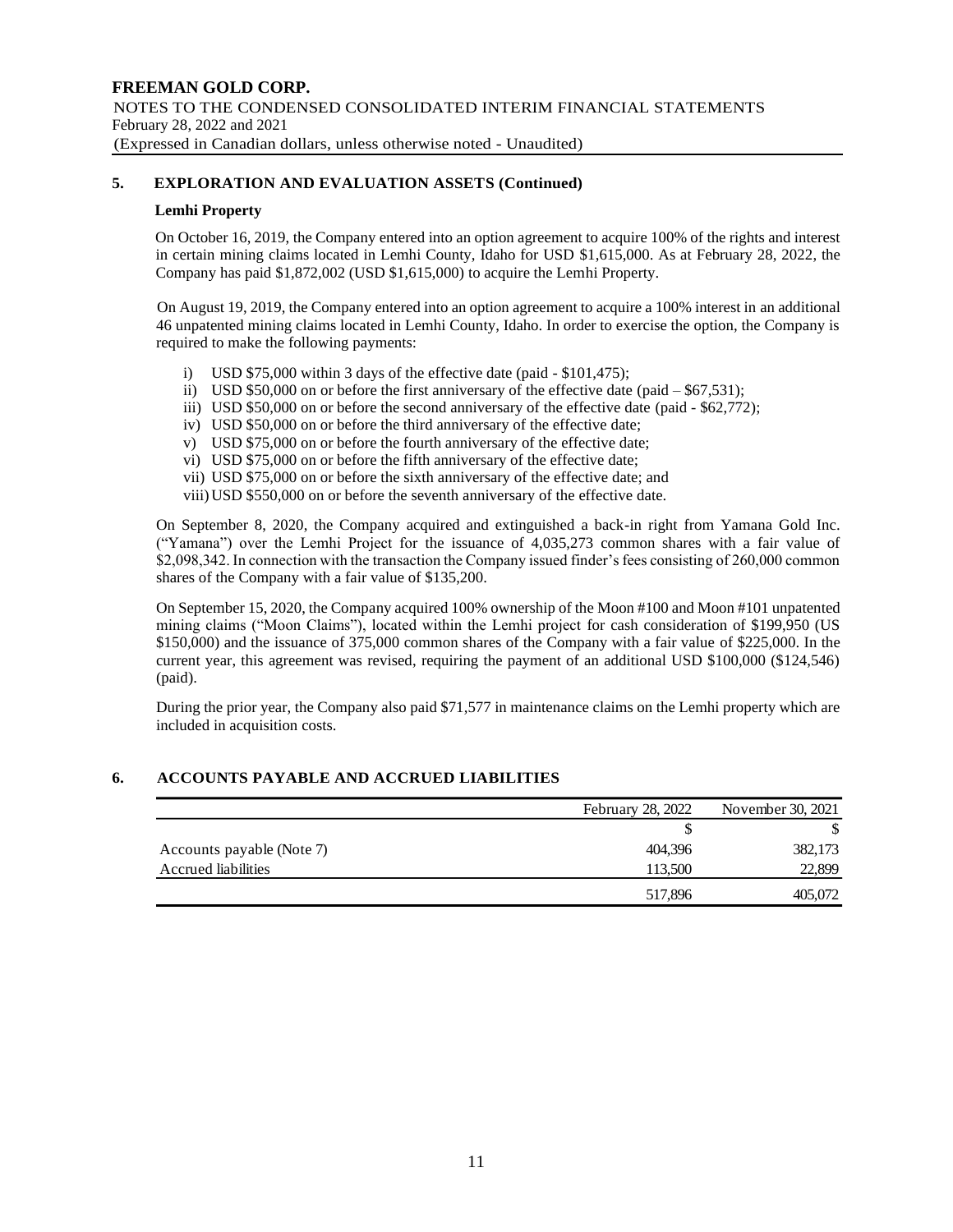### **7. RELATED PARTY TRANSACTIONS**

#### **Key management compensation**

Key management personnel include those persons having authority and responsibility for planning, directing and controlling the activities of the Company as a whole. The Company has determined that key management personnel consist of members of the Company's Board of Directors and senior corporate officers. The Company entered into the following transactions with related parties during the periods ended February 28, 2022 and 2021:

| Period ended                                                           | 2022      | February 28,<br>2021 |
|------------------------------------------------------------------------|-----------|----------------------|
|                                                                        | S         | <sup>\$</sup>        |
| Consulting fees paid to a company controlled by the CEO                | 150,000   | 50,000               |
| Consulting fees paid to the CFO and to a company controlled by the CFO | 179,500   | 79,500               |
| Consulting and equipment rental fees paid to the VP, Exploration       | 45,500    | 48,940               |
| Consulting fees paid to the VP, Development                            | 12,000    | 12,000               |
| Consulting fees paid to a company controlled by the Executive Chairman | 149,500   |                      |
| Share-based compensation paid to officers and directors                | 701,792   | 128,765              |
|                                                                        | 1.238.292 | 319,205              |

Included in accounts payable at February 28, 2022 is \$113,409 (November 30, 2021 - \$Nil) owing to related parties. Amounts due to related parties are unsecured, non-interest bearing and have no specified terms of repayment.

On July 23, 2021, the Company issued 1,000,000 RSU's to the Chief Financial Officer and to the Executive Chairman of the board. The RSUs expire three years from the date of issue and vest upon the occurrence of any one of the following events:

- 1) The Company is sold;
- 2) The participant resigns;
- 3) The participant is terminated without cause; or
- 4) The participant is otherwise unable to perform services for the Company.

### **8. SHARE CAPITAL**

#### **a) Authorized share capital**

Unlimited number of common shares without par value.

#### **b) Common share transactions**

*Year ended November 30, 2021:*

On November 29, 2021, the Company closed a non-brokered private placement financing issuing 38,261,617 units at \$0.44 (US \$0.35) per unit for gross proceeds of \$17,028,031. Each unit consisted of one common share and one-half of one common share purchase warrant.

Each whole share purchase warrant is exercisable at a price of \$0.83 (US \$0.65) per share for 60 months from the date of issuance. The warrants were valued at \$4,848,315 using the Black-Scholes pricing method. The warrants are classified as a liability because the exercise price is denominated in US dollars, which is not the functional currency of the Company. Costs of \$86,886, related to the issuance of warrants, are recorded in the consolidated statements of loss and comprehensive loss.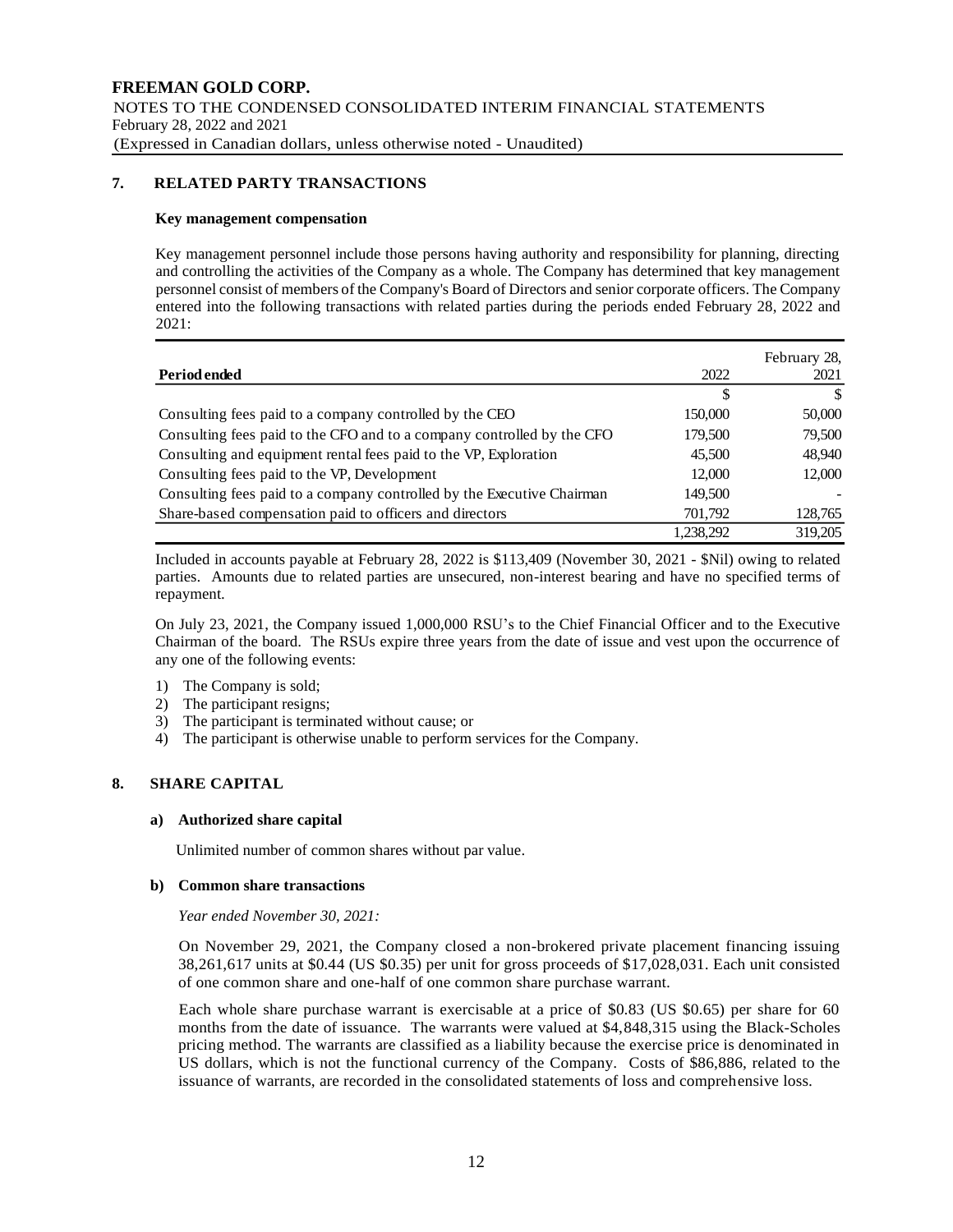### **8. SHARE CAPITAL (Continued)**

### **b) Common share transactions (continued)**

#### *Year ended November 30, 2021 (continued):*

Costs of \$197,556, related to the issuance of shares, are deducted from share capital in the consolidated statements of financial position.

On September 7, 2021, the Company closed a non-brokered private placement financing issuing 11,537,692 units at \$0.26 per unit for gross proceeds of \$2,999,800. Each unit consisted of one common share and one common share purchase warrant. Each share purchase warrant is exercisable at a price of \$0.35 per share for 36 months from the date of issuance. The warrants were valued at \$1,277,444, using the Black-Scholes pricing method. Share issuance costs of \$2,426 were incurred in connection with the private placement financing.

During the year ended November 30, 2021, the Company issued 133,596 common shares for proceeds of \$32,446 pursuant to the exercise of 133,596 warrants and reclassified \$40,307 from reserves to share capital.

### **c) Warrants**

The following is a summary of the Company's warrant transactions for the period ended February 28, 2022 and year ended November 30, 2021:

|                                                    | Number of<br>Warrants | Weighted<br>Average Exercise<br>Price $(\$)$ |
|----------------------------------------------------|-----------------------|----------------------------------------------|
| Balance at November 30, 2020                       | 5,803,341             | 0.49                                         |
| Issued                                             | 30,668,496            | 0.65                                         |
| Exercised                                          | (133,596)             | 0.24                                         |
| Expired                                            | (4,270,451)           | 0.50                                         |
| Balance at February 28, 2022 and November 30, 2021 | 32,067,790            | 0.64                                         |

The fair value of equity warrants issued as part of unit private placements during the year ended November 30, 2021 was estimated using the Black-Scholes pricing model with the following assumptions:

|                           | <b>February 28, 2022</b> | November 30, 2021 |
|---------------------------|--------------------------|-------------------|
| Risk-free interest rate   |                          | $0.60\%$          |
| Expected life of warrants |                          | 3 years           |
| Annualized volatility     |                          | 125.00%           |
| Dividend rate             | -                        | 0%                |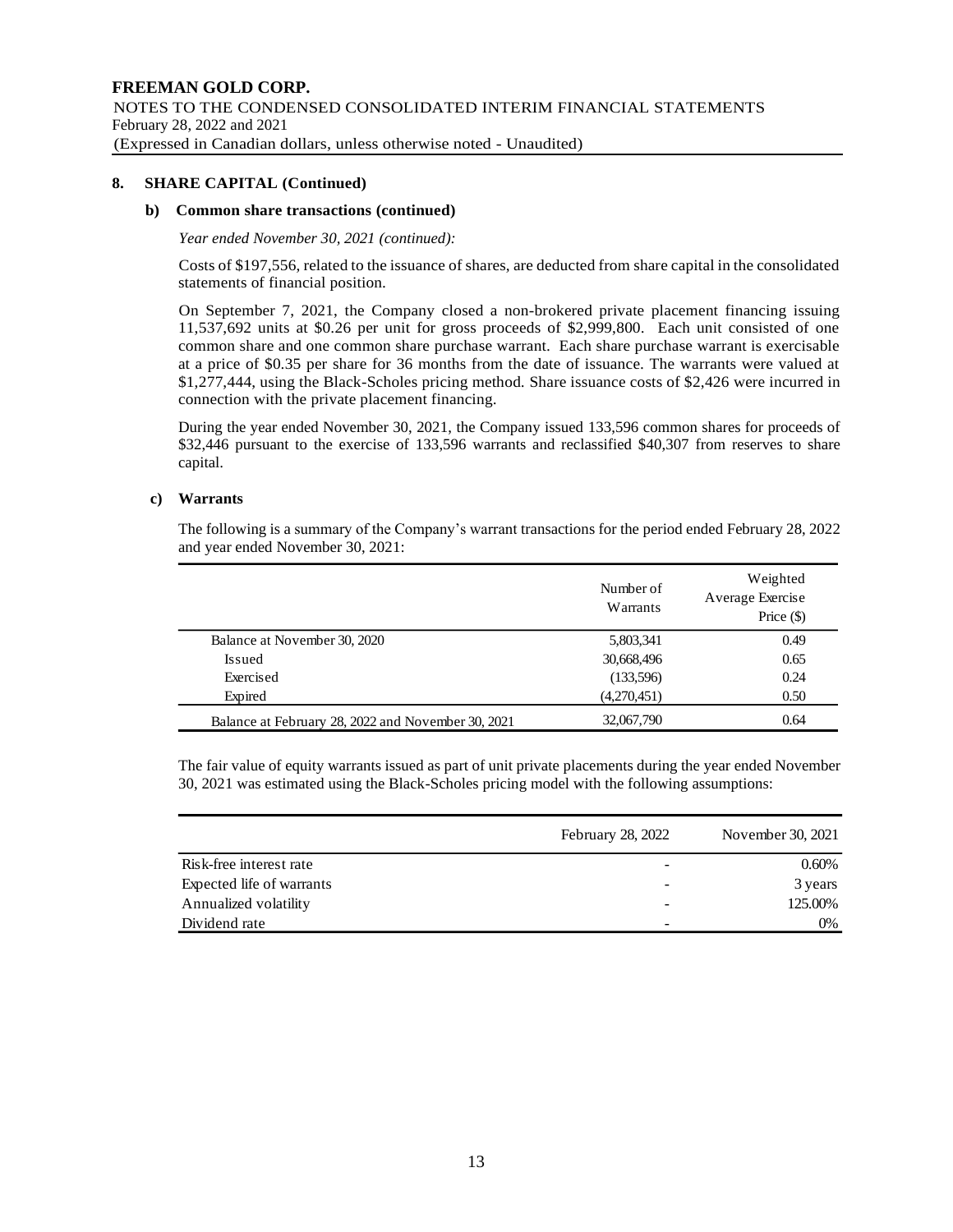### **8. SHARE CAPITAL (Continued)**

### **c) Warrants (continued)**

The fair value of liability warrants issued as part of a unit private placement during the year ended November 30, 2021 was estimated using the Black-Scholes pricing model with the following assumptions:

|                           | February 28, 2022 | November 30, 2021 |
|---------------------------|-------------------|-------------------|
| Risk-free interest rate   | 1.63%             | 1.56%             |
| Expected life of warrants | 4.75 years        | 5 years           |
| Annualized volatility     | 80.00%            | 100.00%           |
| Dividend rate             | 0%                | 0%                |

Volatility assumptions for the valuation of warrants were derived by reference to the volatility of comparable companies. The warrants began trading on the TSX-V under the symbol FMAN.WT.U subsequent to February 28, 2022.

| Exercise Price (\$) | Number of Shares | <b>Expiry Date</b> |
|---------------------|------------------|--------------------|
| Equity Warrants     |                  |                    |
| 0.50                | 1,399,294        | July 28, 2022      |
| 0.35                | 11,537,692       | September 7, 2024  |
| Liability Warrants  |                  |                    |
| 0.83                | 19,130,804       | November 29, 2026  |
|                     | 32,067,790       |                    |

The weighted average remaining life of equity warrants is 2.3 years, and the remaining life of liability warrants is 4.75 years.

### **d) Stock Options**

The Company has adopted an incentive stock option plan, which provides that the Board of Directors of the Company may from time to time, in its discretion, and in accordance with Exchange policies, grant to directors, officers and technical consultants to the Company, non-transferable options to purchase common shares, provided that the number of common shares reserved for issuance will not exceed 10% of the common shares issued and outstanding from time to time. Such options are non-transferable and are exercisable at a price per share not below the closing traded price on the date of grant for a period of up to ten years from the date of grant.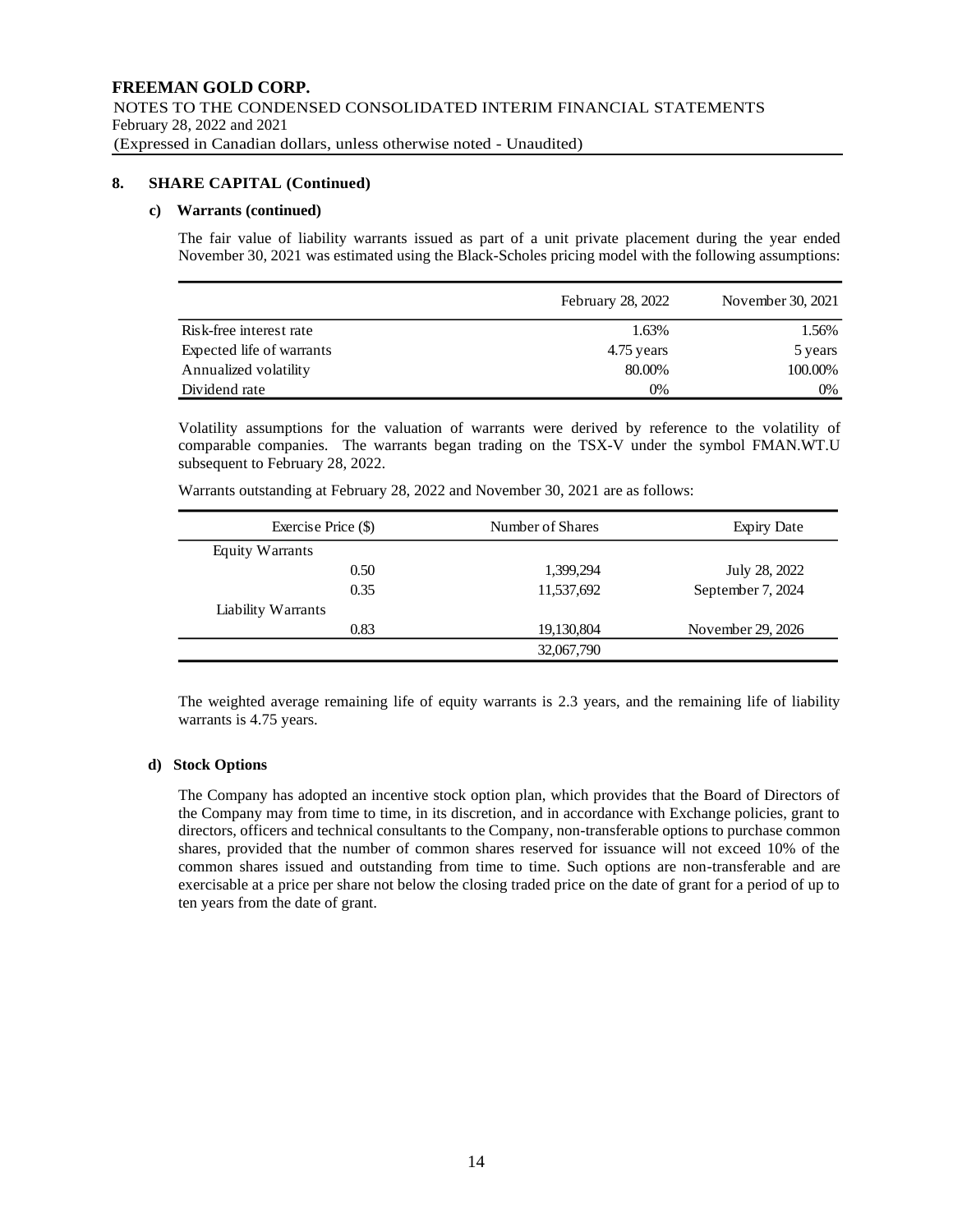### **8. SHARE CAPITAL (Continued)**

#### **d) Stock Options (continued)**

The following is a summary of the Company's stock option transactions for the period ended February 28, 2022 and year ended November 30, 2021:

|                                  | Weighted Average  |                       |
|----------------------------------|-------------------|-----------------------|
|                                  | Number of Options | <b>Exercise Price</b> |
|                                  |                   |                       |
| Balance November 30, 2020        | 5,140,000         | 0.57                  |
| Granted                          | 3,700,000         | 0.40                  |
| Cancelled                        | (2,090,000)       | 0.54                  |
| Balance November 30, 2021        | 6,750,000         | 0.49                  |
| Granted                          | 2,950,000         | 0.50                  |
| Balance February 28, 2022        | 9,700,000         | 0.49                  |
| Exercisable at February 28, 2022 | 9,700,000         | 0.49                  |

The fair value of the stock options granted during the period ended February 28, 2022 and year ended November 30, 2021 was estimated using the Black-Scholes pricing model with the following assumptions:

|                          | February 28, 2022 | November 30, 2021 |
|--------------------------|-------------------|-------------------|
| Risk-free interest rate  | 1.63%             | 0.87%             |
| Expected life of options | 5 years           | 5 years           |
| Annualized volatility    | 125.00%           | 125.00%           |
| Dividend rate            | 0%                | 0%                |

Volatility assumptions for the valuation of options were derived by reference to the volatility of comparable companies.

During the periods ended February 28, 2022 and 2021, the Company incurred \$1,150,159 and \$157,030, respectively, in share-based compensation expense related to the vesting of stock options.

Stock options outstanding at February 28, 2022 are as follows:

| Exercise Price | Number of Shares Issuable |                    |
|----------------|---------------------------|--------------------|
| IΦ             | on Exercise               | <b>Expiry Date</b> |
| 0.60           | 1,750,000                 | May 27, 2025       |
| 0.60           | 1,300,000                 | October 6, 2025    |
| 0.40           | 3,700,000                 | August 31, 2026    |
| 0.50           | 2,950,000                 | February 1, 2027   |
|                | 9,700,000                 |                    |

The weighted average remaining life of stock options is 4.44 years.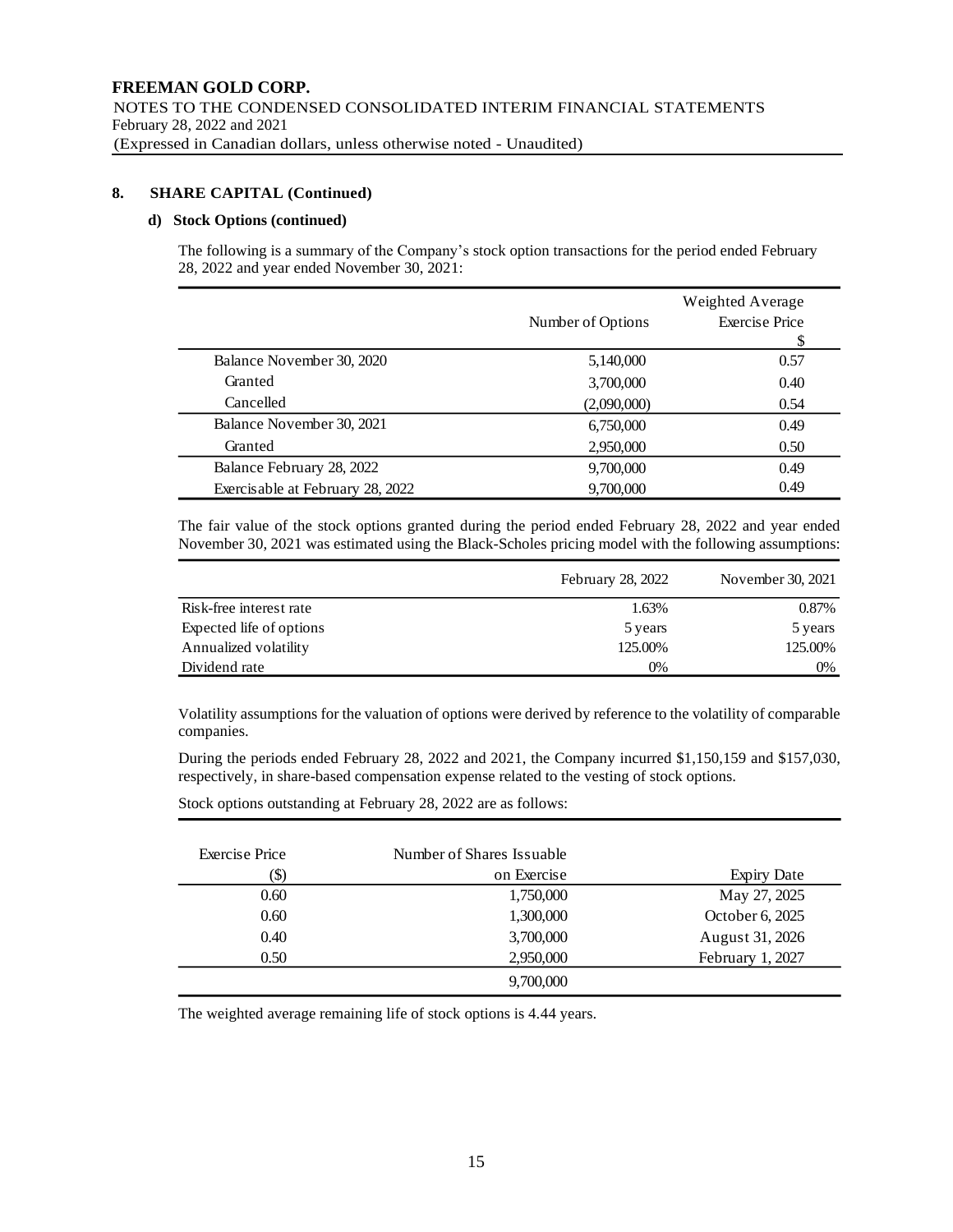NOTES TO THE CONDENSED CONSOLIDATED INTERIM FINANCIAL STATEMENTS February 28, 2022 and 2021

(Expressed in Canadian dollars, unless otherwise noted - Unaudited)

### **8. SHARE CAPITAL (Continued)**

### **e) Restricted Share Units**

During the year ended November 30, 2021, the Company adopted a restricted share unit plan (the "RSU Plan") to promote and advance the interests of the Company by (i) providing eligible persons (as defined in the RSU Plan) with additional incentive through an opportunity to receive discretionary bonuses in the form of shares of the Company, (ii) encouraging stock ownership by such eligible persons, (iii) increasing the proprietary interest of eligible persons in the success of the Company, and (iv) increasing the ability to attract, retain and motivate eligible persons.

The proposed RSU Plan provides that RSUs may be granted by the Board or a committee or member of the Board as the administrator of the RSU Plan, to directors, officers, employees, and consultants of the Company. The maximum number of shares made available for issuance pursuant to the RSU Plan shall be determined from time to time by the Board, but in any case, shall not exceed 10% of the shares issued and outstanding from time to time, less any shares reserved for issuance under all other share compensation arrangements (including the Company's stock option plan). Due to uncertainties related to the amount and timing of the future settlement of the RSU's, no value has been assigned to the RSU's as of February 28, 2022. See Note 7.

### **9. FINANCIAL INSTRUMENTS**

The Company thoroughly examines the various financial instrument risks to which it is exposed and assesses the impact and likelihood of those risks. These risks may include interest rate risk, credit risk, liquidity risk, and currency risk. The carrying value of the Company's financial instruments approximates their fair value due to their short-term nature. Fair value measurements of financial instruments are required to be classified using a fair value hierarchy that reflects the significance of inputs in making the measurements. The levels of the fair value hierarchy are defined as follows:

Level 1 – Quoted prices (unadjusted) in active markets for identical assets or liabilities.

Level 2 – Inputs other than quoted prices included within Level 1 that are observable for the asset or liability, either directly or indirectly.

Level 3 – Inputs for the asset or liability that are not based on observable market data.

At February 28, 2022, the fair values of the Company's warrant liabilities is based on Level 3 measurements and cash is based on Level 1 measurements. The fair values of other financial instruments approximate their carrying values due to the relatively short-term maturity of these instruments.

Interest rate risk: Interest rate risk is the risk that the fair value or future cash flows of a financial instrument will fluctuate due to changes in market interest rates. The Company has no debt or interest-bearing assets and therefore has minimal interest rate risk.

Credit risk: Credit risk is the risk of potential loss to the Company if the counterparty to a financial instrument fails to meet its contractual obligations. The Company's credit risk is primarily attributable to its liquid financial assets including cash, which is held with a high-credit financial institution and amounts receivable from the Government of Canada. As such, the Company's credit exposure is minimal.

Liquidity risk: Liquidity risk arises from the excess of financial obligations over available financial assets due at any point in time. The Company's objective in managing liquidity risk is to maintain sufficient readily available reserves to meet its liquidity requirements. The Company addresses its liquidity through equity financing obtained through the sale of common shares. While the Company has been successful in securing financings in the past, there is no assurance that it will be able to do so in the future.

Currency risk: Currency risk is the risk that the fair value or future cash flows of a financial instrument will fluctuate because of changes in foreign exchange. As of February 28, 2022, the Company has US dollar denominated assets of \$15,308,897 and US dollar denominated liabilities of \$268,993. Based on this net US dollar exposure, at February 28, 2022, a 10% change in the Canadian dollar to the US dollar exchange rate would impact the Company's net gain or loss by \$1,503,990.